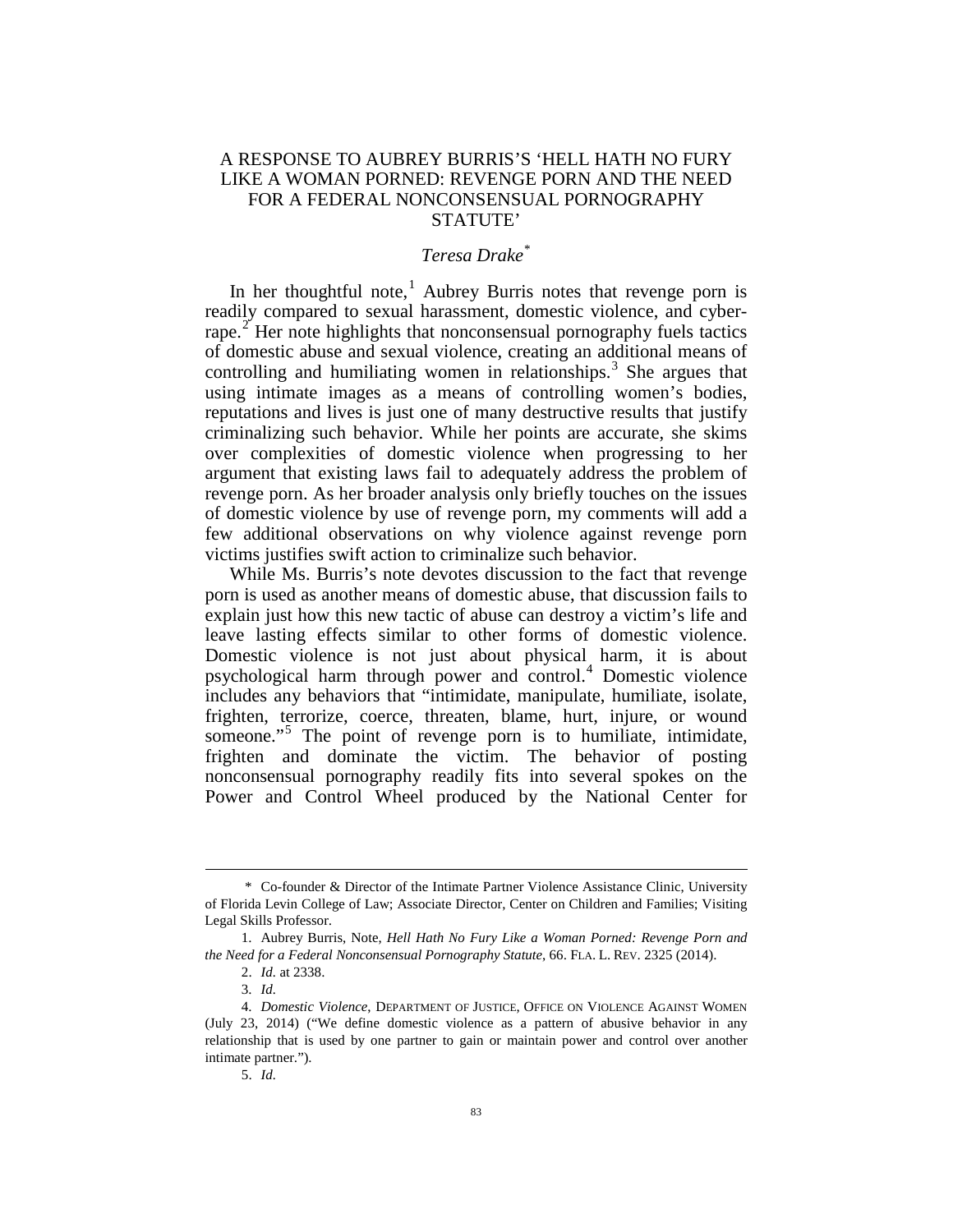Domestic and Sexual Violence.<sup>[6](#page-1-0)</sup> Moreover, behaviors often considered sexual abuse in intimate relationships include "forcing or coercing one's partner to engage in pornography."<sup>[7](#page-1-1)</sup> Nonconsensual distribution of intimate private photos essentially forces the victim to engage in "pornography," when the victim only intended to share private information in the context of an intimate relationship. Therefore, revenge porn can be both a form of sexual abuse, because it includes forced sexual exploitation, and also a form of emotional abuse, as it is used to humiliate and control one's partner.

Revenge porn, like other tactics of domestic violence, robs victims of their fundamental right to maintain control over their own lives and bodies. Victims abused through such public forms of power and control live in fear and isolation, as their most intimate details exposed for the public to view and criticize. Even absent any physical abuse, emotional abuse through tactics like revenge porn produces significant negative consequences on victims' health.[8](#page-1-2) In many ways, emotional abuse is more psychologically destructive than physical abuse.<sup>[9](#page-1-3)</sup> Generally, the emotionally abusive effects of revenge porn are so harmful because the exposure of the intimate details reoccurs every day that the photo is publically available and continues long after the photo is "taken down" from the internet. Along with this frequency of harm, emotional abuse is also considered so destructive because there is a greater likelihood that victims will blame themselves.[10](#page-1-4) When physical abuse happens (for example someone hitting their partner), it is generally easier to believe

<span id="page-1-0"></span> <sup>6.</sup> The Power & Control Wheel is a diagram used to understand overall patterns of abusive and violent behavior used by abusers to establish and maintain control over their partners. Revenge porn could be employed as a tactic of threats, intimidation, or emotional abuse when photo postings often include derogatory comments to humiliate the victim. *See*  National Center for Domestic and Sexual Violence, *Power and Control Wheel*, *available at* http://www.ncdsv.org/images/powercontrolwheelnoshading.pdf (last visited July 9, 2015).

<span id="page-1-1"></span><sup>7.</sup> *Revenge Porn,* STOP ABUSE CAMPAIGN, http://stopabusecampaign.com/revenge-porn (last visited July 9, 2015).

<span id="page-1-2"></span><sup>8.</sup> Peggy J. Wagner and Patrick F. Mongan, *Validating the Concept of Abuse: Women's Perceptions of Defining Behaviors and the Effects of Emotional Abuse on Health Indicators*, 7 ARCH. FAM. MED. 25–29 (1998) (finding that emotionally abused women had significant differences in their health status when compared to non-abused women, including greater difficulty sleeping, difficulty losing weight, feeling tired, muscular tension, shakiness, and overall poor health in general); Joseph Pittman, *What's Worse: Physical Scars or Mental Scars?*, DOMESTIC VIOLENCE STATISTICS (July 12, 2012), http://domesticviolencestatistics.org/whats-worse-physical-scars-or-mental-scars ("Psychological abuse of this sort can cause long-lasting damage . . . [and] can result in the

development of disorders like post-traumatic stress disorder, panic disorder, anxiety disorders, and depression.").

<span id="page-1-4"></span><span id="page-1-3"></span><sup>9.</sup> Steven Stosny, *Effects of Emotional Abuse: It Hurts When I Love*, PSYCHOLOGY TODAY (Aug. 26, 2008), https://www.psychologytoday.com/blog/anger-in-the-ageentitlement/200808/effects-emotional-abuse-it-hurts-when-i-love.

<sup>10.</sup> *Id.*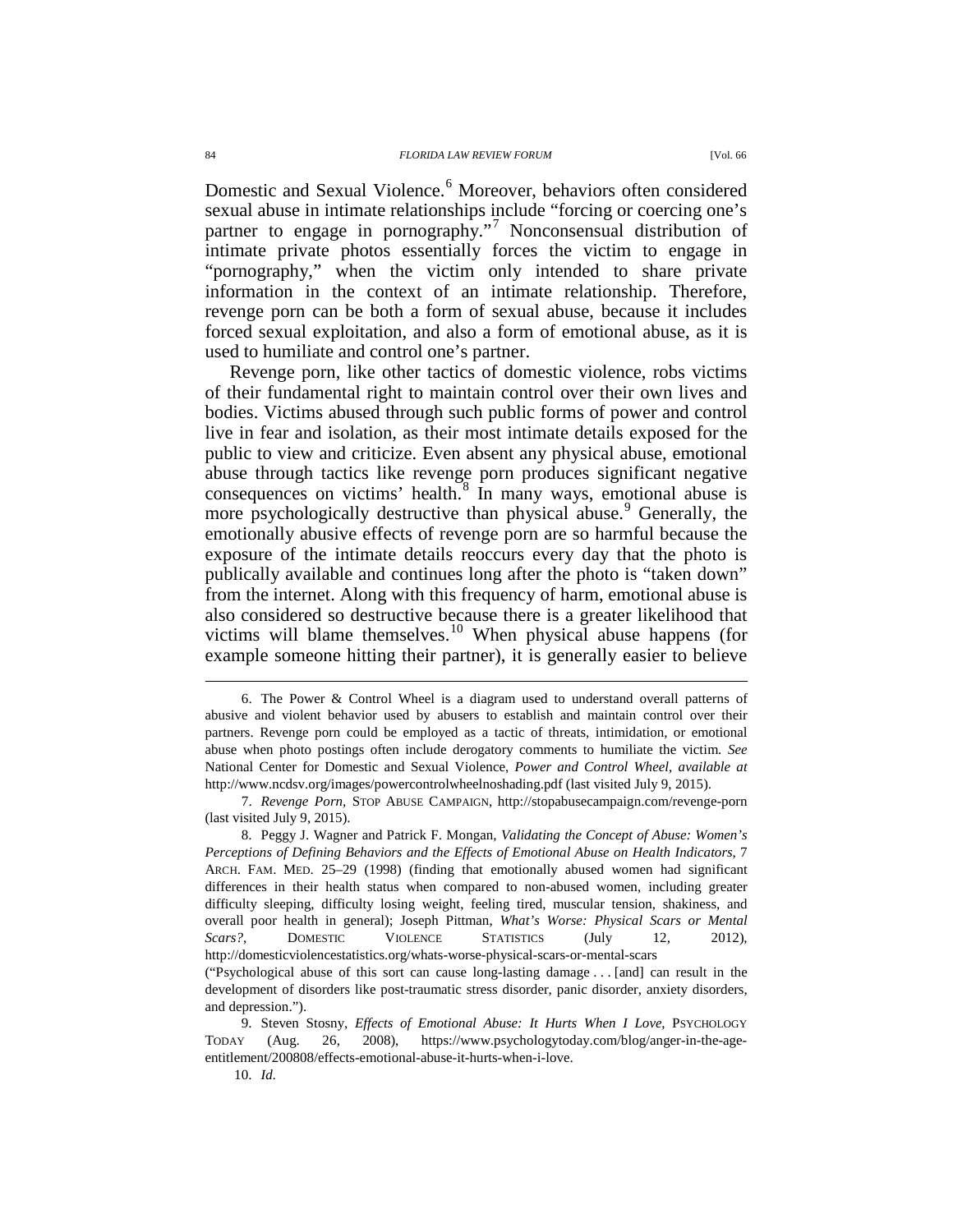that the one hitting is the one responsible. However, when the abuse is more subtle—saying or implying that the person is "a slut", ugly, a bad lover, stupid, or that no one could love them $11$ —the victim is more likely to think that it is *their* fault. Emotional abuse tactics like revenge porn are usually more personal than physical abuse because they are more about humiliating, hurting and controlling the victim as a person.<sup>[12](#page-2-1)</sup> The psychological effects stemming from emotional abuse remain long after the emotionally abusive behavior has ended, often affecting a victim's ability to fully engage in future relationships and may take years of therapy to return the victim to a healthy mental state.

Not only is revenge porn, like all forms of domestic abuse, devastating to the victim, but revenge porn is also harmful to society as a whole. Nonconsensual pornography harms society by undermining reasonable expectations of trust and privacy within relationships, which inherently changes interpersonal interactions and makes "intimacy difficult, if not impossible."<sup>[13](#page-2-2)</sup> Failing to recognize the significant societal destruction caused by revenge porn and failing to criminalize such behavior encourages a spirit of "insensitivity and apathy as a norm, and to shun mutual respect and civility as core values. Inaction . . . reinforces a standard of conduct that would be intolerable in the physical world."<sup>[14](#page-2-3)</sup> By allowing websites to function solely as avenues to harass, humiliate, demean, torment, control, abuse, and threaten individuals, we permit the existence of an avenue for domestic violence that surely threatens the moral fiber of our society. Moreover, despite disagreement over the moral state of our society, one cannot dispute that the economy is harmed when victims are forced out of the job market due to humiliation and an inability to remove photos from the public domain. Often, victims are left unemployed and with psychological issues, both of which are costly to society.<sup>[15](#page-2-4)</sup> Burris notes that almost half of revenge porn victims report contemplating suicide,<sup>[16](#page-2-5)</sup>

<span id="page-2-0"></span> <sup>11.</sup> As Burris points out, "the abuse [of revenge porn] is often very sexualized—threats of rape, false prostitution ads, calling victims 'sluts'—even when the victim is a man." Burris, *supra* note 1, at 2338 (*quoting* Lorelei Laird, *Striking Back at Revenge Porn*, A.B.A. J., Nov. 2013, at 47).

<sup>12.</sup> Stosny, *supra* note 9.

<span id="page-2-2"></span><span id="page-2-1"></span><sup>13.</sup> Adrienne N. Kitchen, Note, *The Need to Criminalize Revenge Porn: How A Law Protecting Victims Can Avoid Running Afoul of the First Amendment*, 90 CHI.-KENT L. REV. 247, 264 (2015) (quoting ELIZABETH ADJIN-TETTEY, SEXUAL WRONGDOING: DO THE REMEDIES REFLECT THE WRONG? *in* FEMINIST PERSPECTIVES ON TORT LAW 179, 181 (Janice Richardson & Ericka Rackley eds., 2012)).

<span id="page-2-3"></span><sup>14.</sup> *Id.* (quoting Nancy S. Kim, *Web Site Proprietorship and Online Harassment*, 2009 UTAH L. REV. 993, 1054).

<span id="page-2-5"></span><span id="page-2-4"></span><sup>15.</sup> *Id.*; JANICE RICHARDSON, IF I CANNOT HAVE HER EVERYBODY CAN: SEXUAL DISCLOSURE AND PRIVACY LAW, *in* FEMINIST PERSPECTIVES ON TORT LAW 145, 158–59 (Janice Richardson & Ericka Rackley eds., 2012).

<sup>16.</sup> Burris, *supra* note 1, at 2338.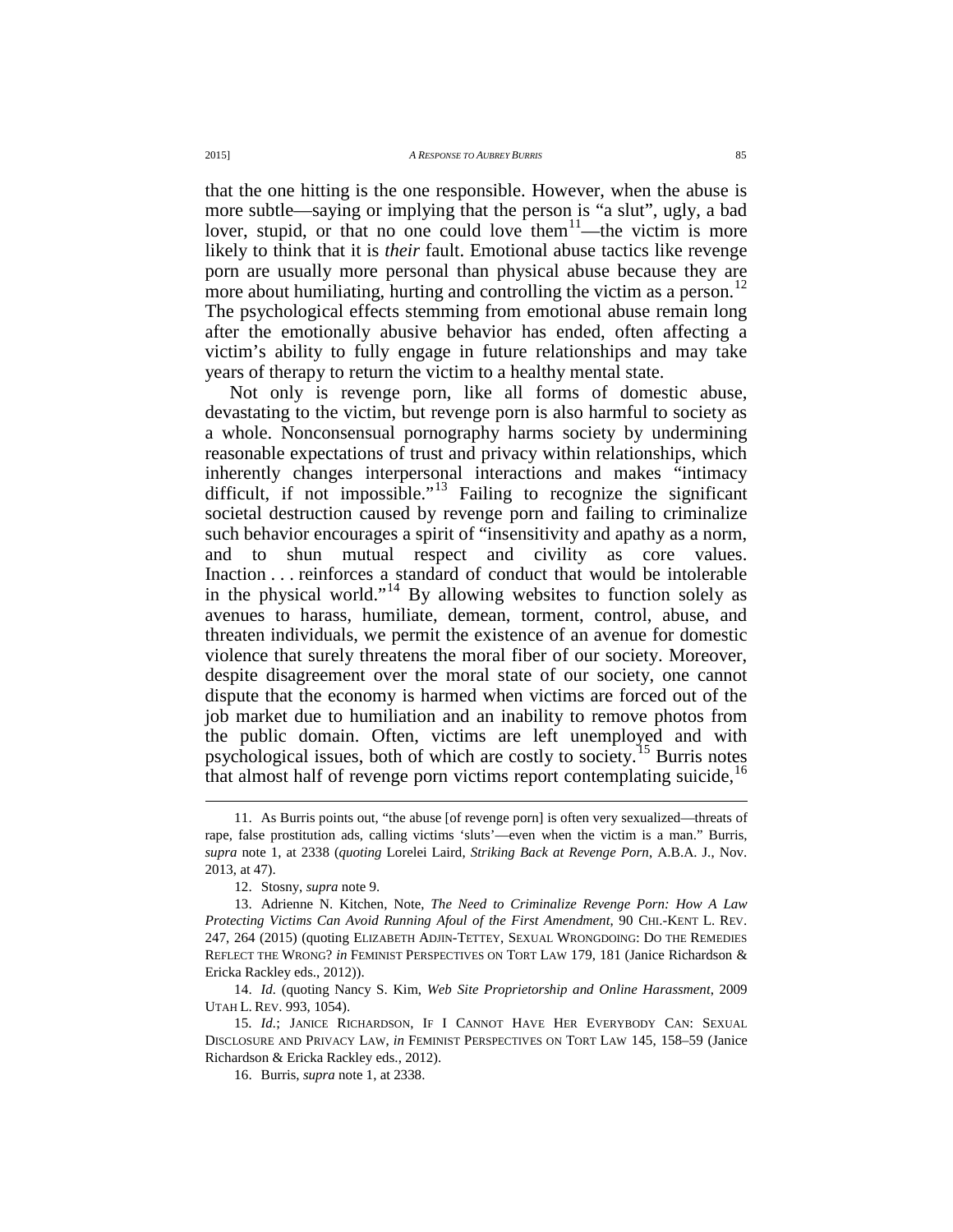which is not a shocking statistic in light of the report that one out of every four women who are the victims of domestic violence actually attempt suicide. $17$ 

It is clear that revenge porn is a form of stalking. As *Hell Hath No Fury* mentions, victims are frequently harassed, stalked, and threatened when anonymous users obtain personal information along with the intimate photos. Ms. Burris also suggests that Section 2261A of Title 18, a federal statute on stalking, could be amended to address the problem of revenge porn.<sup>[18](#page-3-1)</sup> I agree with Burris that an amended stalking statute must include self-shots and single images that were consensually shared within the reasonable expectations of privacy in the private relationship. However, amending the existing statute may be a pill easier to swallow for legislators than Burris's proposed criminal statute. Amending the stalking statute may also set precedent for states to include similar provisions in their statutes against stalking. Alternatively, the revenge porn problem could also be attacked in some situations at the state level by including an additional provision on final judgments of injunctions for protection against stalking. Though, Burris also explains at great length that civil actions are less preferred than criminal sanctions for reasons such as litigation costs, public record of the images, and other pitfalls. For example, if a victim petitioned for an injunction for protection against stalking after having been cyberstalked through revenge porn, nothing prohibits a judge from including a provision that forces the respondent to delete any information or copies of private pictures or videos relating to the petitioner. I have witnessed this scenario in cases we observed in domestic violence court, where respondents were ordered to send the clerk all personal information relating to the victim to be held by the clerk under seal and then destroyed.

Ms. Burris's note fails to suggest that, under her proposed statute, domestic violence counseling could—and should—be mandated for all perpetrators. Some states with revenge porn laws have already imposed abuse counseling along with revenge porn sentences. Take for example the case of Noe Iniguez, 36, who posted derogatory messages and nude photos on the public Facebook page of his ex-girlfriend's employer, using an alias to call her a "drunk" and a "slut" and encourage the company to fire her.<sup>[19](#page-3-2)</sup> A California court not only gave Iniguez a year in jail, but also sentenced him to three years probation and mandatory

<span id="page-3-0"></span> <sup>17.</sup> Kevin Caruso, *Domestic Violence and Suicide*, SUICIDE.ORG, http://www.suicide.org/domestic-violence-and-suicide.html (last visited July 9, 2015).

<sup>18.</sup> Burris, *supra* note 1, at 2344 n. 107.

<span id="page-3-2"></span><span id="page-3-1"></span><sup>19.</sup> Alejandro Alba, *Los Angeles Man First in Jail Under California's Revenge Porn Law*, NY DAILY NEWS (Dec. 2, 2014), http://www.nydailynews.com/news/crime/la-man-jailcalifornia-revenge-porn-law-article-1.2030524.